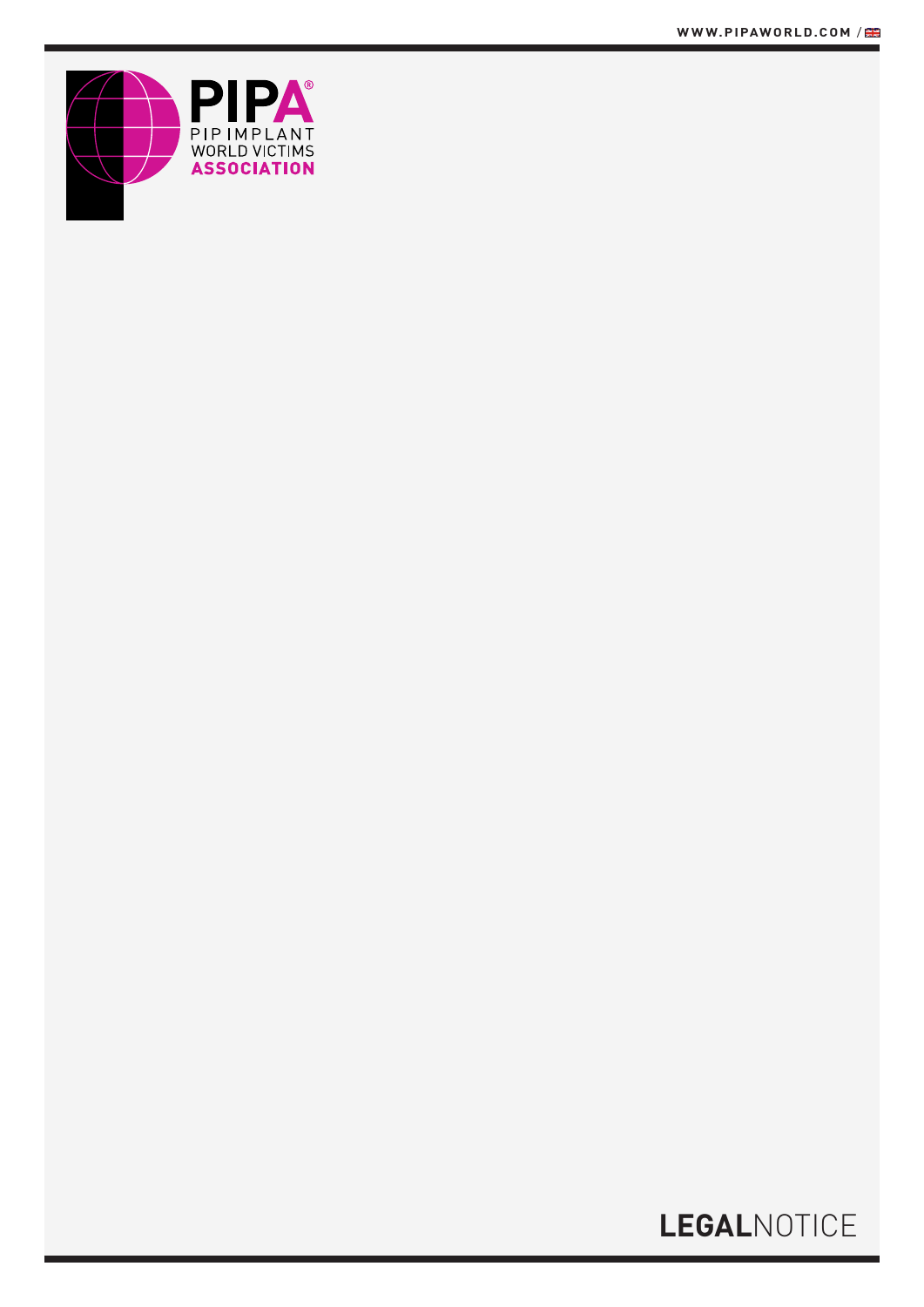## **PIPA**

### **PIPA PIP Implant World Victims Association is a registered trademark. All rights reserved.**

Email : contact*@*pipaworld.com

### **Protection of data – privacy policy:**

By using the PIPA website, the user accepts the collection and use of his personal data. The information and the collected personal data by the PIPA website may be processed by the site owner.

In accordance with the legal requirements of the Data Protection Act of 6 January 1978, the user has the rights of access and rectification, that he could exercise with the site editor.

To know more, please consult your rights on the site CNIL.

Our Privacy Policy is intended to comply with the requirements of the General Data Protection Regulation (the GDPR), effective from 25.05.2018. Our contact details for the purposes of this Policy are as follows: Olivier Aumaitre Avocats, société d'exercice libérale par actions simplifiée, immatriculée sous le n°831.206.677 RCS Paris, 17, rue Alfred roll 75017 Paris (France)- email address: contact@pipaworld.com

The Website uses cookies under the terms and conditions described below in the Cookies Policy.

### Cookies

In the course of viewing the content of our website, the IP address of your device, the starting and ending time of the visit, the identification of the viewed page, and in certain cases, subject to the setting of your device, the type of the browser or the operating system will be recorded. The system automatically logs these data. While using the website, the system may send an anonymous visitor identifier, a so-called cookie, to your device. The cookies are data files in a text format, which are stored on your hard drive. The cookies do not contain personal data. In the default settings, the browser accepts cookies and stores them. You can set your browser to refuse, remove or block cookies or show when a cookie is being set up without affecting the use of most of the website's. For more information on cookies, please visit: www.allaboutcookies.org.

### Why do we need you to read this Privacy Policy?

Please, take time to read the Privacy Policy carefully. By using www.pipaworld.com, irrespective of whether you are just visiting it, register by filling in our request form or already have your private PIPA area, you share information which may contain personal data, including special categories of personal data such as data concerning health.

We reserve the right to amend and update this Policy from time to time. In such cases, the current version will always be available on our website. The date of the last update will be indicated at the top of the Privacy Policy.

Please note that the present Privacy Policy does not apply to information you have provided on pages maintained by other organizations.

### What information do we collect about you?

This is information that you give us when requesting information of our services by filling in the provided form, as well as when further interact with us in the course of legal process outsourcing and claim management. This information may include identification data (your name and other details), contact details (e-mail address and phone number), health and financial information, which may be required for further processing of your data in relation to the provision of legal services on our side.

On our website we use Google Analytics, Google Inc. Web Analytics Service, 1600 Amphitheater Parkway, Mountain View, California 94043, United States («Google»).Google will analyze your use of our website on our behalf. For this purpose, we use, among other things, the cookies described in more detail hereinabove. The information collected by Google in connection with your use of our website (such as the referrer, which page you visit, the type of browser, language settings, your operating system, screen resolution) will be transferred to a Google server according to Google policies (G Suite Support, Arnel: Data Center locationshttps://www.google.com/about/datacenters/inside/ locations/index.html

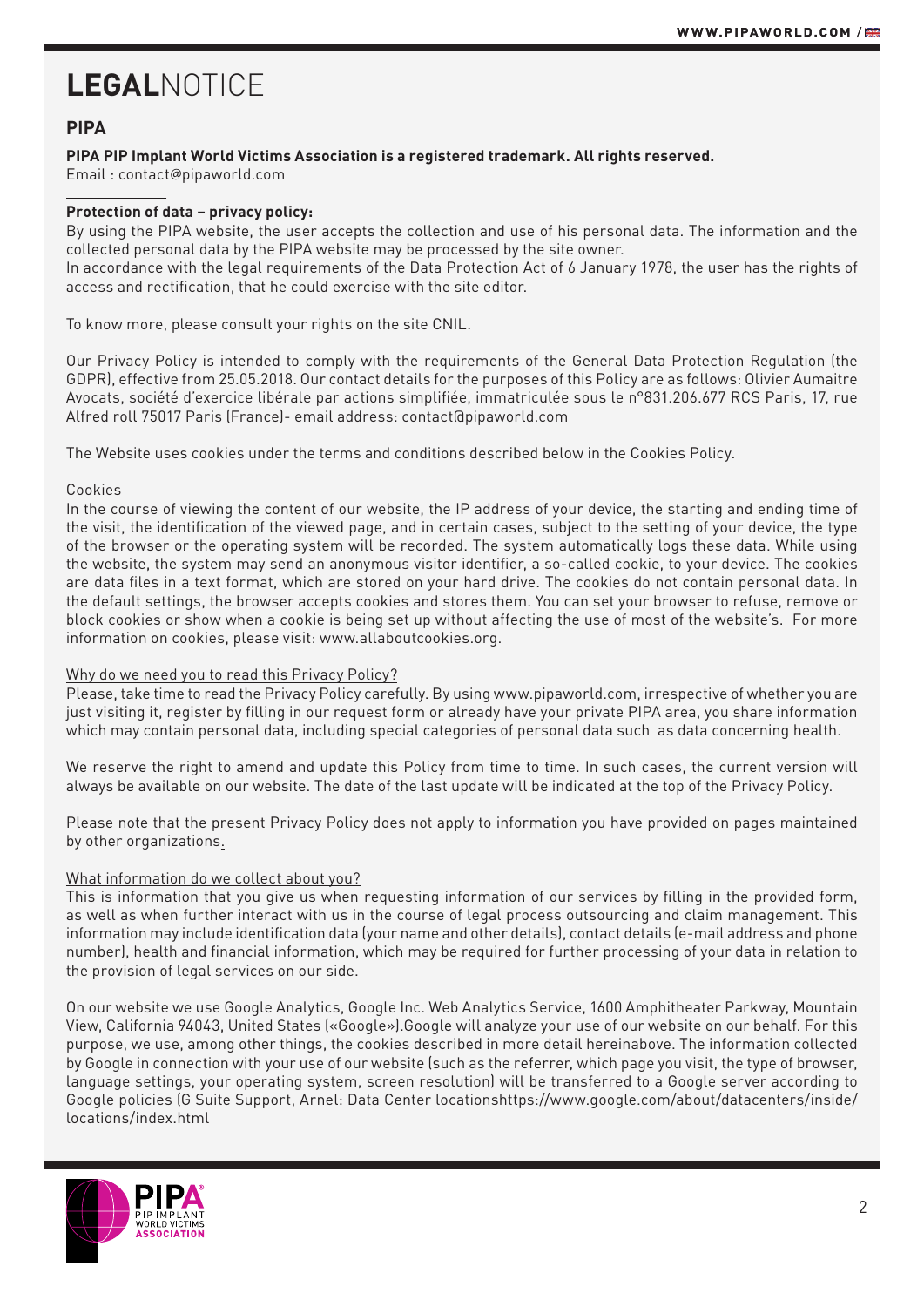G Suite Support, Arnel: And Google Data Centers https://www.google.com/about/datacenters/) where will be preserved and analyzed. The relevant results will be provided to us in an anonymous form. In this process, your usage data will not be associated with your full IP address. We have enabled the IP Anonymization feature offered by Google on our website so that the last eight digits (IPv4 type) or the last 80 bits (IPv6 type) of your IP address are deleted. In addition, Google is certified under the EU-US Privacy Shield, which ensures that an adequate level of data protection is maintained to process Google data in the United States. You may withdraw your consent to use web analytics at any time by downloading and installing the proposed Google Browser Plug-in, or by managing your consent in the table above, with an opt-out cookie set. Both options prevent web analytics only if you use the browser on which you installed this plug-in or if you do not delete the refusal cookie. For more information about Google Analytics, please see the Google Analytics Terms of Service, Google Analytics Privacy Policy, and the Google Privacy Policy.

### Behavioral Advertising

As described above, we use your Personal Information to provide you with targeted advertisements or marketing communications we believe may be of interest to you.

For more information about how targeted advertising works, you can visit the Network Advertising Initiative's ("NAI") educational page at http://www.networkadvertising.org/understanding-online-advertising/how-does-it-work.

You can opt out of targeted advertising by:

FACEBOOK – https://www.facebook.com/settings/?tab=ads GOOGLE – https://www.google.com/settings/ads/anonymous BING – https://advertise.bingads.microsoft.com/en-us/resources/policies/personalized-ads

Additionally, you can opt out of some of these services by visiting the Digital Advertising Alliance's opt-out portal at: http://optout.aboutads.info/.

How we collect and use your information?

In general, you can browse the Website without submitting your personal information. However, there are circumstances in which you may be required to provide us with your personal data.

We process your personal data in the following cases and for the following purposes:

• When registering by filling in the request form to provide you with the requested information about our services and to contact you in this regard.

• When you are using your private PIPA area where you communicate confidentially with our team and access your personal file by logging using your account and password.

You can monitor the personal data we store about you in your private area.

#### What is the basis for processing of your personal data?

• The processing of your data is necessary for us to take steps upon your request prior to entering into a contract for legal services, as well as for the performance of such a contract.

• Processing of your data is necessary for us to comply with a legal obligation applicable to our activity.

• Legitimate interests - your personal data are also needed for the purposes of our legitimate interests. Given the purposes and nature of processing, the safeguards and protection measures applied by us, we, after an analysis, have come to the conclusion that when processing your data is based on our or third party's legitimate interests, your interests, fundamental rights and freedoms are adequately and sufficiently protected. You can contact us at any time by using the contact details listed above to request more information on how we have come to this conclusion for the different types of processing.

• Processing of your special categories of personal data (data concerning health) is necessary for the establishment, exercise and defence of legal claims.

### How long do we retain your personal information and what are the criteria?

We will store your data only for the term necessary for the specific purpose for which data are collected, or for the periods prescribed by applicable French laws.

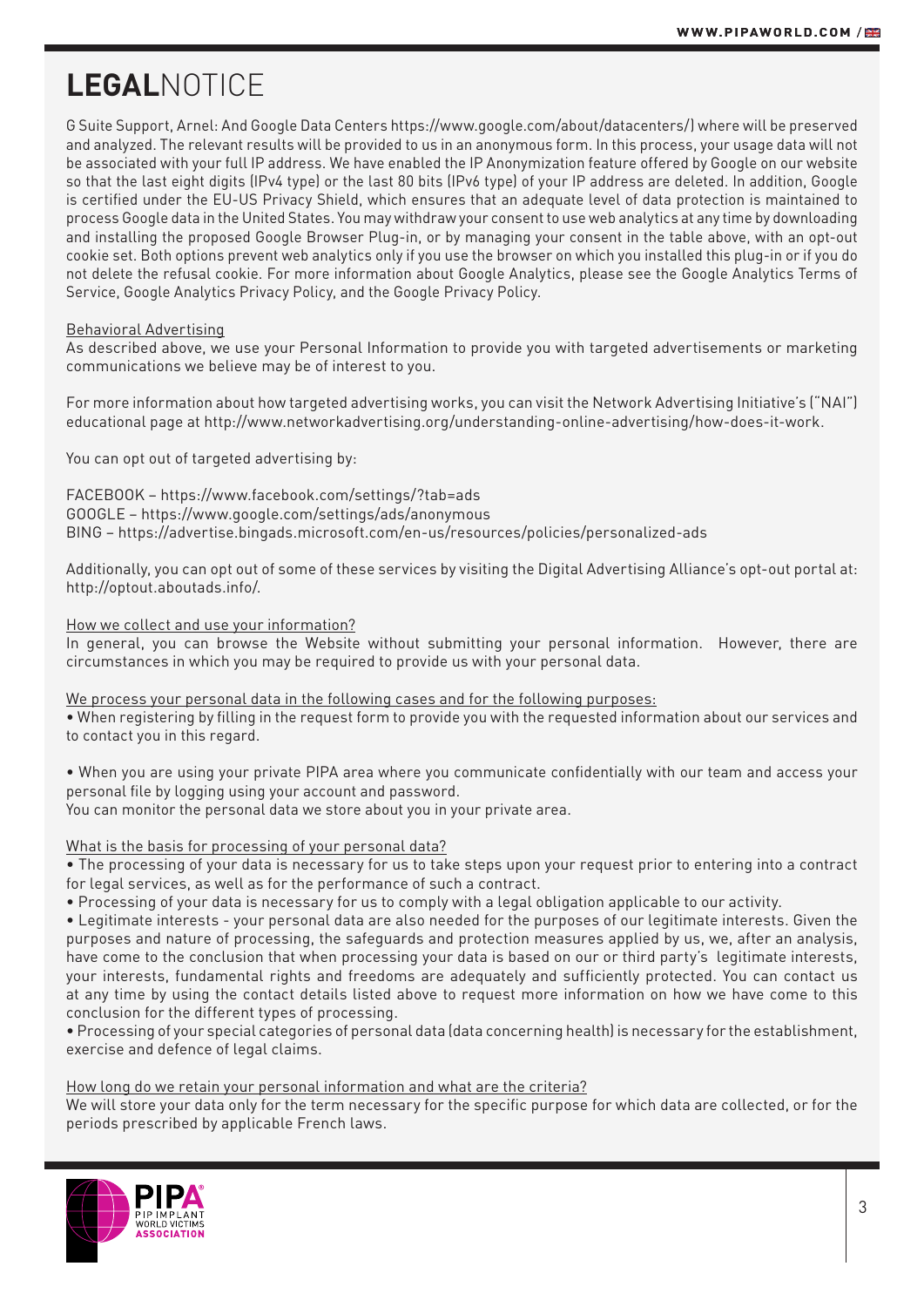### Avec qui partageons-nous vos renseignements personnels ?

We will not disclose, nor allow any third party to access or use your personal information, except for information technology companies that we use as subcontractors.

We have the right to disclose your personal data and information to the competent authorities in the cases and under the conditions set forth in the applicable laws.

### What are your rights?

• Right of access and right of rectification

You have the right to access the personal information we have about you. You are entitled at any time to request rectification of inaccurate or incomplete data.

### • Right of data erasure (right to "be forgotten")

You are entitled to request the erasure of your personal data in specific circumstances. The right of erasure is not absolute and your request may not be satisfied in cases where the processing of your data is necessary for us to comply with a legal obligation, as well as to the extent the processing is carried out on another legal basis. You can contact us at the contact details listed above to get more information about deleting your personal information.

#### • Right to object

You have the right to object to the processing of your personal data for specific purposes. However, even if you object to a particular processing, we may proceed with it, if is permitted or required by the applicable laws, for example, in order to be able to meet legal requirements or fulfil our contractual obligations to you.

### • Right to restriction of processing

You also may request the processing of personal data to be restricted if (i) you believe your personal data is inaccurate in order for us to verify its accuracy; or (ii) you consider the processing to be unlawful, but you do not want the data to be erased, or (iii) you have objected to data processing for the purposes of our legitimate interests, or (iv) you consider we no longer need your personal data, but you require them to establish, exercise or protect legal claims.

### • Right of data portability

In certain cases, you are entitled to receive your personal data you have provided to us in a structured, commonly used and machine - readable format, and you might request that we transmit this data directly to another data controller when technically possible.

### • Right to lodge a complaint

If you consider that the processing of your personal data is in violation of the legal requirements introduced by the GDPR, you have the right to lodge a complaint with the competent supervisory authority. Use the following link to find the competent authority in the EU Member State of your habitual residence, place of work or place of suspected infringement:

http://ec.europa.eu/justice/article-29/structure/data-protection-authorities/index\_en.htm.

Without contradiction to the above right, you are also entitled to an effective judicial remedy before the competent court in France where you consider that your rights of a data subject have been infringed as a result of the processing of your personal data in non-compliance with the GDPR.

It is recommended that you address your claims to us first in order to get a quicker and more effective solution to the problem.

### What to do if you want to exercise your rights or contact us for more information?

In order to exercise your rights, you may submit a request to the above listed email address. Where your requests are manifestly unfounded or excessive, in particular because of their repetitive character we may either charge a reasonable fee taking into account the administrative costs of providing the information or communication or taking the action requested or refuse to act on the request.

If you would like to receive additional information or have any complaints about the way we use your personal information, please refer to us using the email indicated here in above.

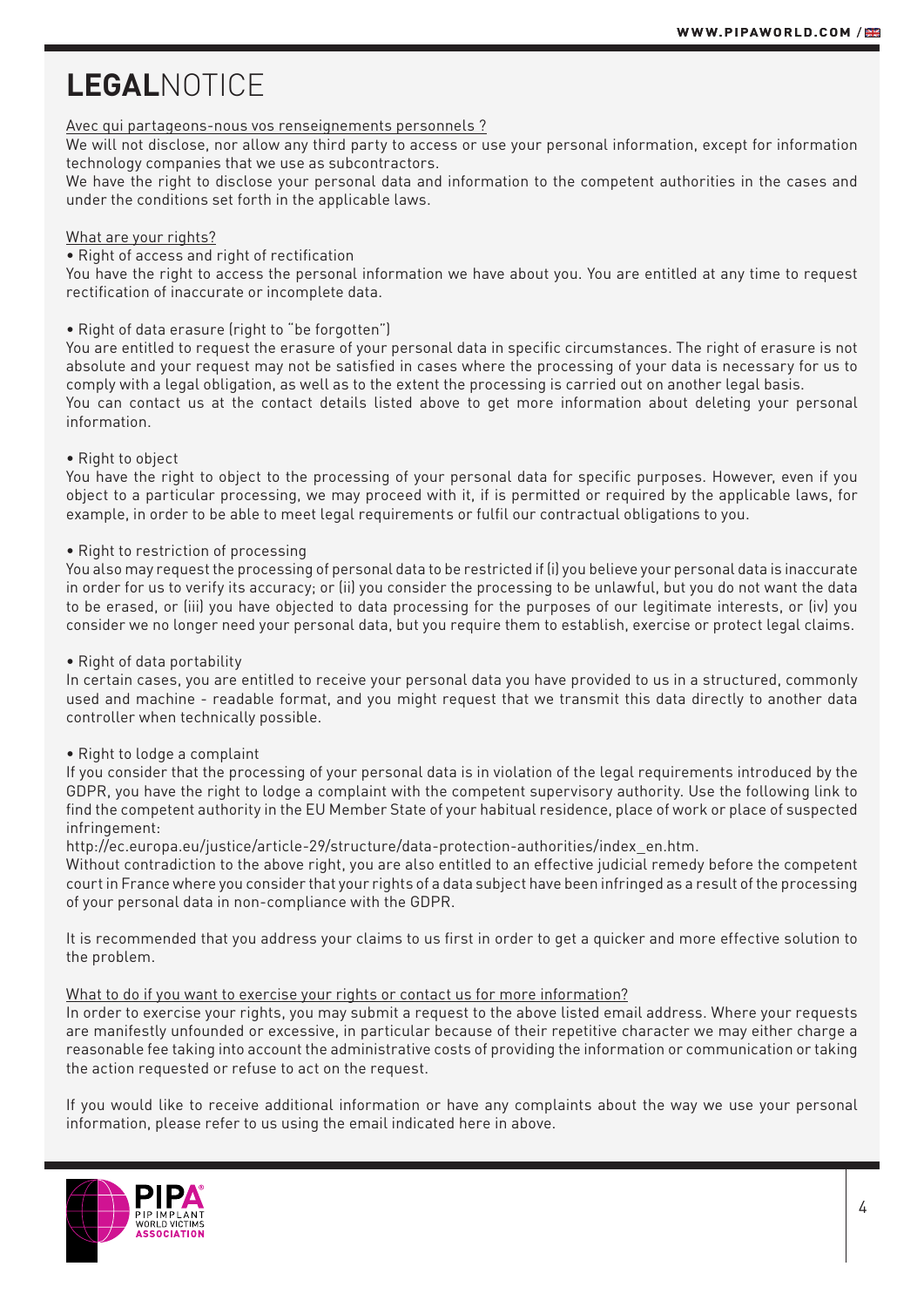#### **Publisher – property of the site:**

Oliver Aumaître Avocats, société d'exercice libéral par actions simplifiée registered in the commercial and company register with number: n°831 206 677 RCS Paris Headquarters: 17, street Alfred Roll 75017 Paris Publication manager: Olivier Aumaître Email: contact*@*aumaitrelaw.com

#### **Network Provider:**

OVH SAS with capital of 10 069 020 € RCS Lille Métropole 424 761 419 00045 Headquarters: 2 street Kellermann – 59100 Roubaix – France.

**Development and Integration:** www.pictus.fr

**Conception, Design & Graphics:** www.ardesignwork.net

#### **Legal Process Outsourcing & Collective claim management:** SILIKON Ж LEGAL

#### **Copyright**

The presentation and the content of the PIPA website, includes, with no limitations to this statement, the name and logos of PIPA, images, databases, services. Incorporated together or separately these elements constitute a work protected by the laws on intellectual property currently in force.

All copyrights are reserved, including all downloadable documents, all iconographic and photographic representations. The reproduction of the entirety of the site or a part of it on any electronic device is strictly prohibited without the express authorization of the publication director.

The PIPA website, in all of its components (texts, graphic elements, photos) constitutes a work protected by the Code of Intellectual property in France and also protected by the international conventions, in force, on copyright law. The violation of any of these rights is a counterfeit offense punishable by the law.

### **Law and jurisdiction**

Any eventual dispute will fall under the exclusive jurisdiction of the courts of Paris, the application of French law will be required.

### **Photo credits**

Nick Arnot / Christopher Campbell / Joanna Nix / Markus Petritz / Daniel Von Appen / Nigel Tadyanehondo / Thomas Hafeneth / Tanja Heffne / Beth Solano / Matheus Ferrero / Seth Doyle / Christopher Ayme / William Stitt / Tanja Heffner.

THE**PIPA**TEAM